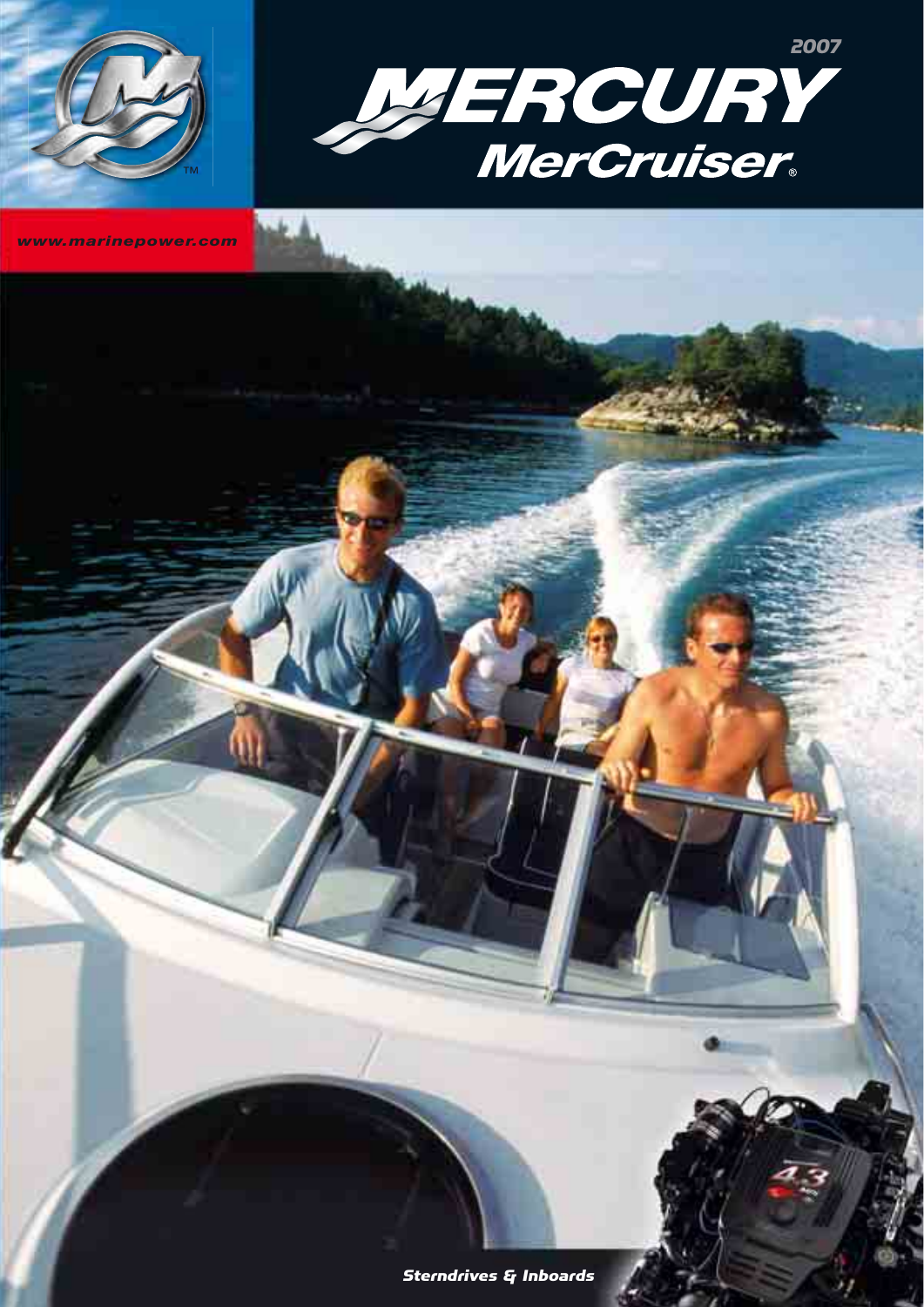

# MERCURY MERCRUISER® CONTINUOUS INNOVATION



**J.D. Power Award 2006** Mercury MerCruiser "Highest In Customer Satisfaction With Sterndrive Engines"

Over 40 years ago, MerCruiser® set out to make boating a more pleasurable experience by maximising performance and minimising maintenance.

In the intervening years, we've committed ourselves to building on that initial promise which is why MerCruiser is the worldwide industry leader in sterndrive and inboard power. Whatever your boating choice – whether you run a hot sportsboat, spirited runabout, fine family cruiser, serious fishing craft or hard driven workboat – MerCruiser provides the big power pleasure and reliability.



2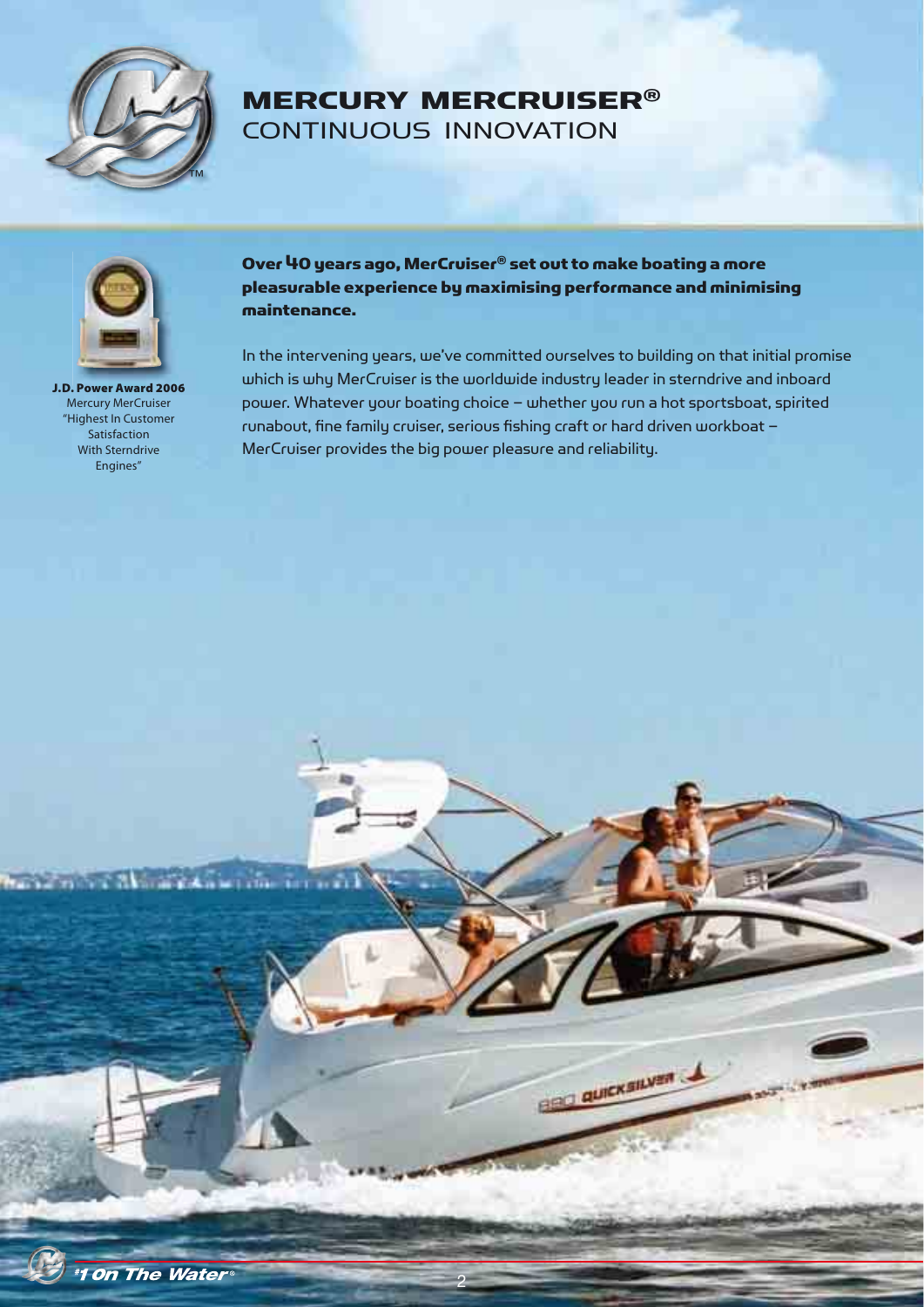



When you see the Installation Quality Certification symbol on a new MerCruiser-powered boat, you can be assured it comes with:

• a three-year Mercury MerCruiser limited warranty

• a commitment from Mercury MerCruiser and the boat manufacturer to delivering high-quality products.

The Installation Quality Certification Programme was developed to recognize MerCruiser Boatbuilder customers who have achieved higher manufacturing standards. It is the first and only comprehensive manufacturer-installation certification programme in the industry.

Certification applies leading-edge methodologies to create:

- $\bullet$  Efficiencies and best practices specific to engine installation
- World-class assembly and component specifications
- Efficient installation processes
- Industry standard end-of-line test procedures

Boat manufacturers that successfully complete the rigorous programme earn Installation Quality System Certified Manufacturer status and receive an additional year of Mercury limited factory warranty coverage on their MerCruiser-powered boats that are registered on and after their certification date for all worldwide registrations.







#### FLUIDLY SMOOTH. DIGITALLY PRECISE

Simply put, the Digital Throttle & Shift (DTS) System brings digital precision to the shifting process by totally eliminating traditional cables. Utilizing the power of our PCM 555 controller with a special purpose-built shift solenoid and electronic throttle body, DTS provides an uncommonly smooth, precise shifting feel with responsive throttle control – all with minimal effort. The system is now available on nine additional models in the MerCruiser line up extending the options on Bravo sterndrive models from the 5.0 MPI to the MX 6.2 MPI and the 350 MAG and MX 6.2 MPI inboards.

#### TURN-KEY STARTING (TKS) SYSTEM FOR CARBURETTED ENGINES

MerCruiser developed the new TKS System, which utilizes a redesigned carburettor with an automatic fuelenrichment system instead of a traditional choke. TKS produces instant, effortless starts at the turn of a key – even in cold weather. Turn-key starting is now standard on all carburetted sterndrive and inboard engines. The redesigned carburettor can also be retrofitted to MerCruiser products manufactured since 1997.

#### 496 MAG/8.1S SERPENTINE BELT **SYSTEM**

Noise and vibration are reduced and overall durability and reliability increased by this belt drive system with a dynamic belt tensioner.



3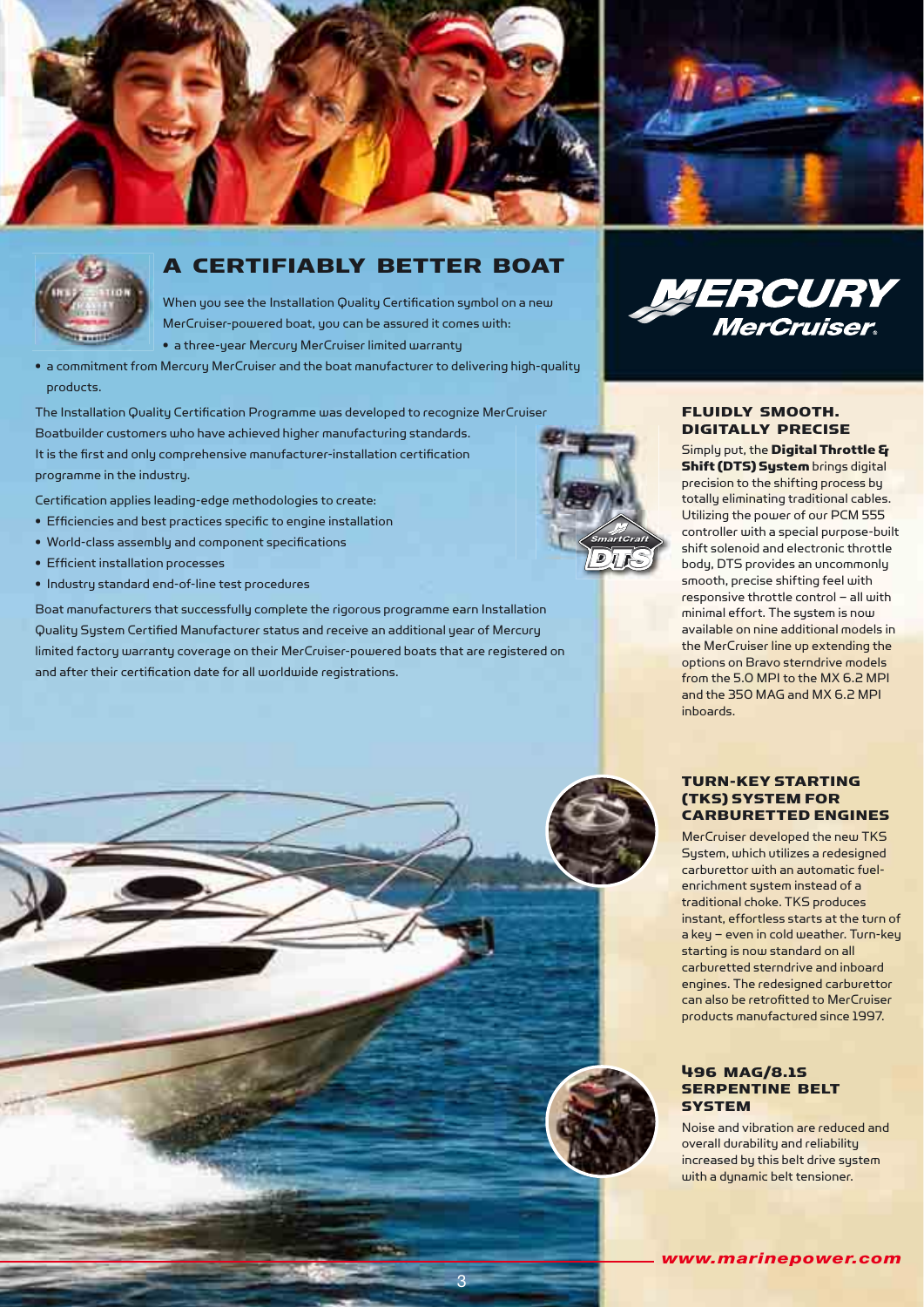

# **STERNDRIVES** MEETING YOUR SPECIFIC NEEDS 135 hp – 425 hp

#### ALPHA WATER DRAIN **SYSTEM**

This water drain system is easy to access and operate. It's available on all SmartCraft MPI models coupled to the Alpha® drive.

#### EASY-ACCESS DRIVE LUBE MONITOR

Easily accessed on all petrol sterndrive engines, the drive lubricant can be checked and refi lled from inside the boat. Drive lube level is also electronically monitored through Engine Guardian or Audio Warning System.

#### EASY OIL DRAIN **SYSTEMS**

Changing your boat's engine oil has never been easier or faster. Our easy oil drain system is standard on all petrol sterndrive models.

#### POWER TRIM XD

Couples precise trim position with drive protection to cushion the drive unit during impact. A hydraulic memory system returns the drive to the previous trim position so you maintain steering control.

#### MERCATHODE® CORROSION PROTECTION

MerCathode actively protects the underwater hardware from galvanic corrosion. MerCathode electronic corrosion protection system is standard on all Bravo drives and available as a kit on Alpha drives. For added peace of mind, MerCruiser offers the industry's only three-year limited warranty against corrosion failure.

#### PROTECTIVE ANODES

Bolstering the MerCathode corrosion protection system, all Bravo Three drives feature additional protective anodes on the anticavitation plate and propshaft.



Every new petrol multi-port fuel injected (MPI) sterndrive comes complete with our performance-enhancing SmartCraft® technology which monitors and fine-tunes your engine for maximum efficiency thanks to features such as multi-port fuel injection and Engine Guardian™. The result is a powerful combination of protection and performance.

Mercury MerCruiser's highly responsive, carburetted petrol power is available on the universally popular sterndrive models 3.0L/135 hp and 4.3L/190 hp, all with excellent power-to-weight ratios. These carburettor MerCruisers are outstanding value per horsepower.

## AUDIO WARNING SYSTEM

Our Audio Warning System warns you of low oil pressure, high engine temperature, excessive transmission temperatures (inboards), and low drive lubricant (sterndrives). Standard on all petrol models, including the 3.0L sterndrive.

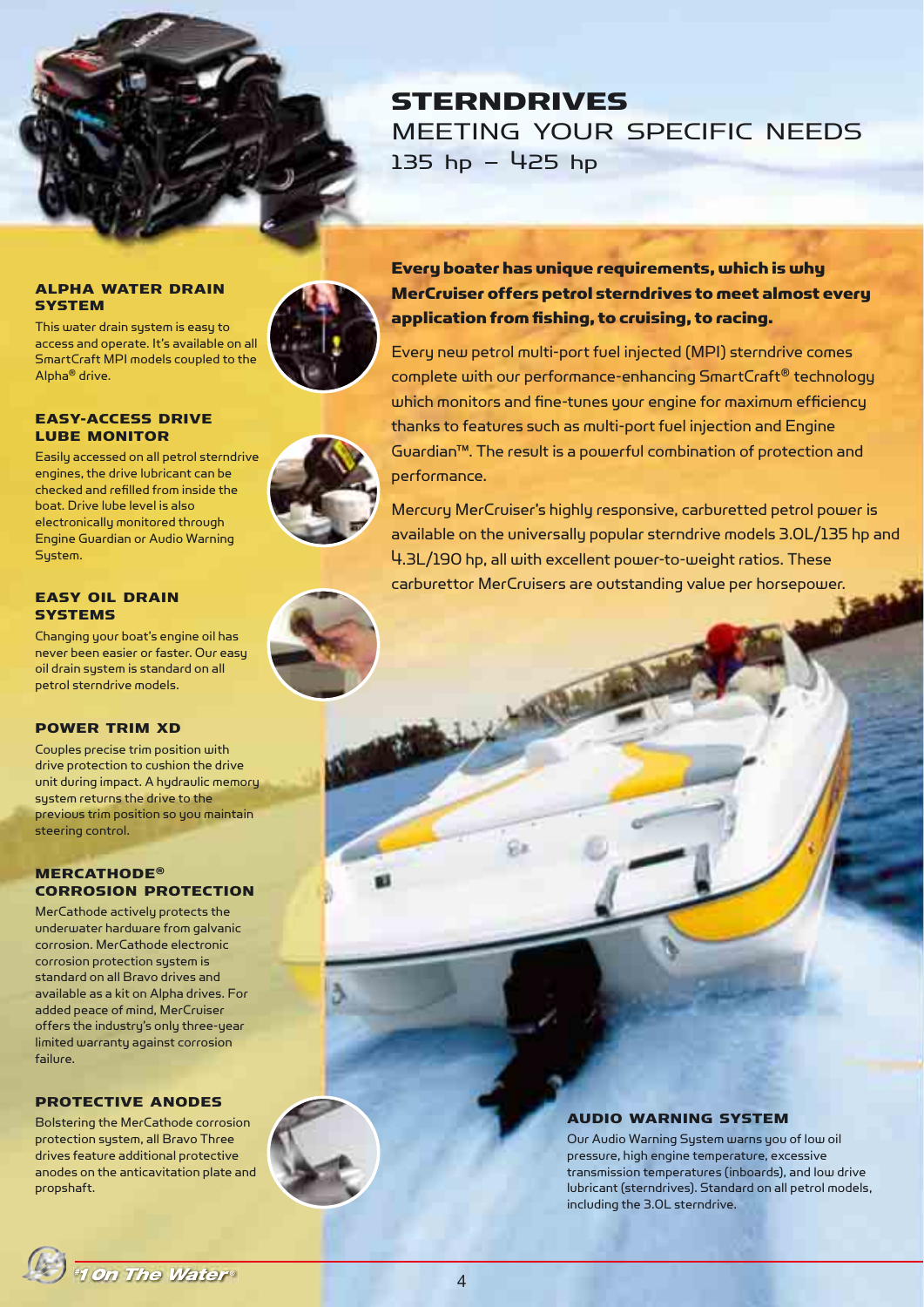

#### ALPHA ONE

Straightforward, solid, versatile, fast and the biggest selling sterndrive of all time. The ideal for runabouts and small cruisers.



#### BRAVO ONE

This famous drive excels under the high stress requirements of performance boats. Heavy duty, yet entirely hudrodunamic.



#### BRAVO TWO

The favourite drive for big family cruisers, getting on plane quickly then facilitating lower engine revolutions for superior fuel economy.

# MERCRUISER DRIVES

# MORE CHOICE FOR MORE PLEASURE

Boaters are always looking for more power, more options, more durability which is why MerCruiser produces the biggest range of drives in the business. We cover every application imaginable and whether you choose Alpha or Bravo drives with their smooth, quiet shifting or the durable Bravo X Series, you're assured of peak performance and maximum durability.

#### ALPHA DRIVES

All Alpha drive MPI models feature engine-management programming for reduced shift effort and less noise, vibration and harshness.

#### BRAVO DRIVES

The new Bravo drives are the smoothest-shifting sterndrives available. A new shift lever and back cover on all Bravo models provide a more defined neutral position, and a new clutch design makes shifting dramatically smoother with an 85% reduction in shift-related noise, vibration and harshness. Bravo Three drives get a redesigned thrust bearing for even longer life. And a new ribbed top cap on X models provides greater structural integrity and facilitates cooling.



#### MAINTENANCE-FREE HINGE PINS

All Alpha and Bravo drives have maintenance-free hinge pins. No more lubrication required, ever.



#### BRAVO THREE

The leader in twin, counter-rotating propeller sterndrives, designed for rail-like holding through turns and still faster acceleration.



#### BRAVO X

Designed specially for big block 8.1-litre high-output engines, this is a super strength drive with high performance attributes.



#### BRAVO XR

Direct from the Factory Class winners' circle and available for your boat, the XR Drives are all about performance and being first to the checkered flag.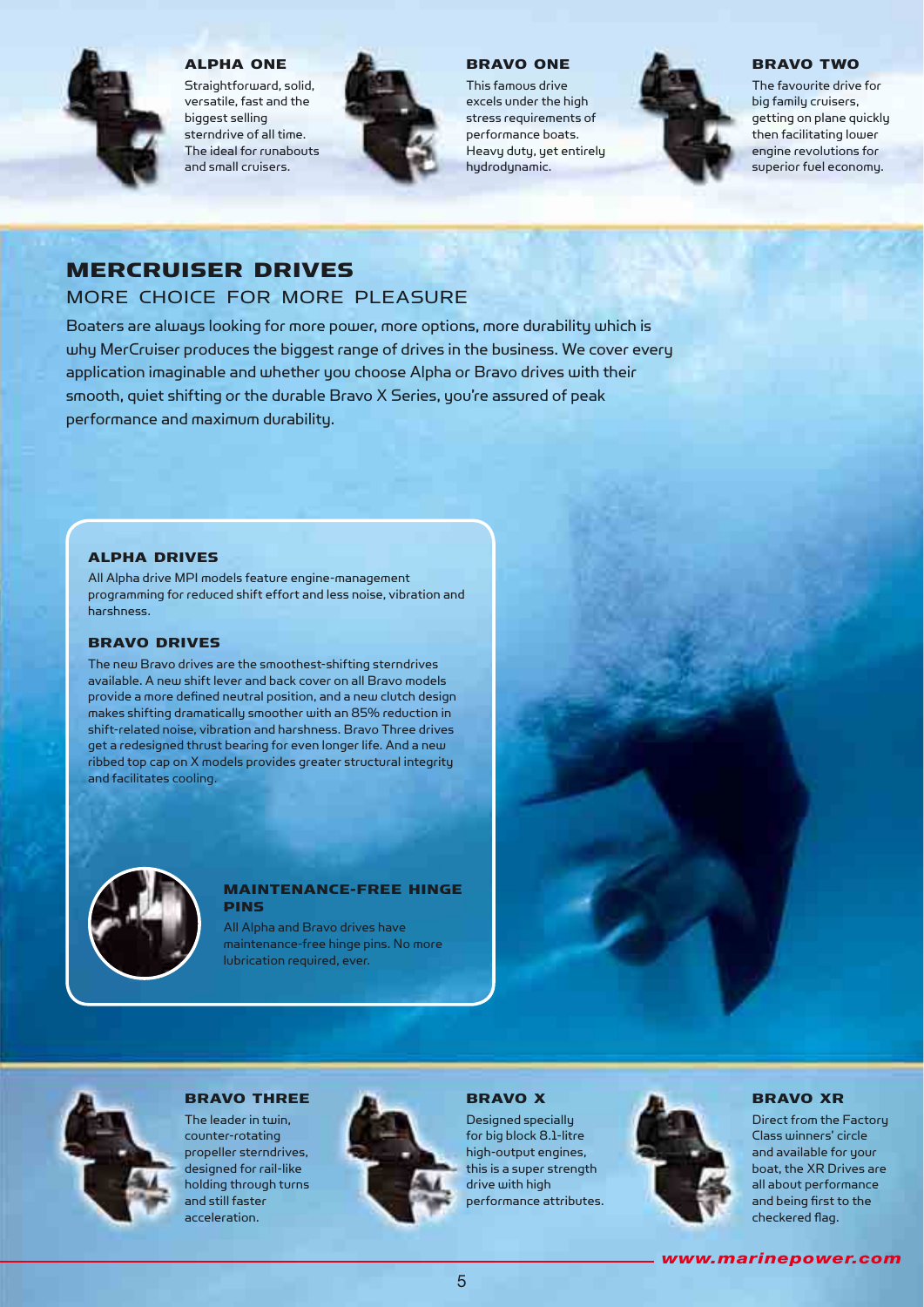# INBOARDS EXHILARATION IS ASSURED 300 hp – 420 hp

The MerCruiser reputation for unsurpassed performance and reliability extends to our inboards which feature virtually maintenance-free Horizon™ engine technology plus 3 years of factory-backed product protection and 3-year extended maintenance cycle.

But that's only the beginning of the good news. We offer inboards for a wide range of applications in horsepowers ranging from 300 to 420 hp. And now all MPI inboard models come complete with SmartCraft technology which monitors and fine-tunes your engine for peak efficiency and performance through features like our multi-port fuel injection system, Engine Guardian and more. A powerful combination of protection and performance.

#### AIR-ACTUATED SINGLE-POINT WATER DRAIN

A hand-operated air pump drains the raw-water cooling circuit through two easily accessible valves located low on the engine. Standard or optional depending on specific model.

#### ENGINE GUARDIAN

A standard feature on all MerCruiser MPI engines with SmartCraft technology, Engine Guardian works with the Audio Warning System to monitor and protect against engine, drive or transmission damage if monitored temperatures or pressures vary from the normal range.

#### MULTI-PORT FUEL INJECTION SYSTEM

The MPI system injects fuel into an intake port adjacent to each cylinder. This results in a precisely tuned and efficient engine offering exceptional acceleration, throttle response and dependable turnkey starting.

#### 8.1S INBOARD ELECTRIC SHIFT TRANSMISSION

All inboard engines equipped with SmartCraft DTS feature the new electric shift transmission. The system delivers reliable shifts and exceptional durability via solenoidcontrolled hydraulics to shift gears and pressure sensors that monitor clutch-pack performance for Transmission Guardian.

## TOW SPORTS INBOARDS

#### THE POWER TO HAVE FUN

Who could ever imagine a world without watersports? We couldn't, which is why we produce inboards to help Tow Sports enthusiasts maximise the fun factor. Our entire line-up, from the stellar 350 Magnum MPI to the MX 6.2 Black Scorpion SmartCraft model offers the kind of performance to get you skimming over the water thanks to responsive, reliable power which is founded on 40 years of practice.

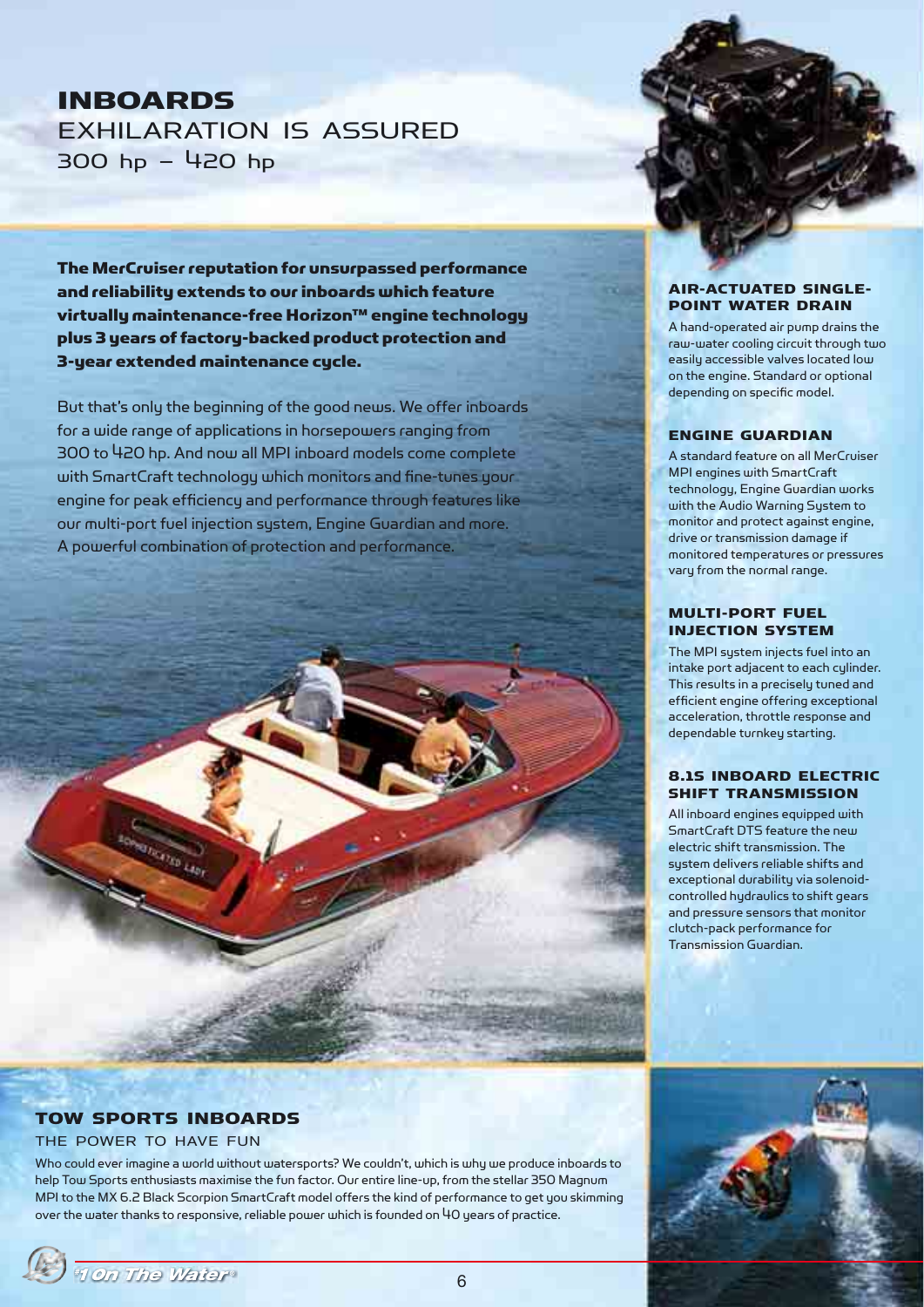|                                 | MERCURY MERCRUISER PETROL ENGINE SPECIFICATIONS |                              |                  |                     |                  |                 |                              |                    |                            |                   |                                                                     |                          |
|---------------------------------|-------------------------------------------------|------------------------------|------------------|---------------------|------------------|-----------------|------------------------------|--------------------|----------------------------|-------------------|---------------------------------------------------------------------|--------------------------|
|                                 | <b>SmartCraft</b>                               | Horsepower                   | <b>RPM Range</b> | <b>Displacement</b> | <b>Cylinders</b> | <b>Fuel</b>     | <b>Digital</b><br>Throttle & | Closed-<br>Cooling | <b>Water Drain System*</b> |                   | <b>Drive Options</b>                                                | <b>Total Weight</b>      |
|                                 |                                                 |                              |                  | Liter/CID           |                  | System          | <b>Shift Option</b>          |                    | <b>Alpha</b>               | Bravo/<br>Inboard |                                                                     | (kg)                     |
| <b>STERNDRIVES</b>              |                                                 |                              |                  |                     |                  |                 |                              |                    |                            |                   |                                                                     |                          |
| 496 MAG High<br>Output (HO)     | Yes                                             | 425 hp<br>(317 kW)           | 4600 - 5000      | 8.1/496             | $V-8$            | MPI             | Yes                          | Standard           | N/A                        | Standard          | Bravo One X, XR<br>Bravo Two X<br>Bravo Three X, XR                 | 544<br>551<br>556        |
| 496 MAG                         | Yes                                             | 375 hp<br>$(280 \text{ kW})$ | 4400 - 4800      | 8.1/496             | $V-8$            | <b>MPI</b>      | Yes                          | Standard           | N/A                        | Standard          | Bravo One, XR<br><b>Bravo Two</b><br><b>Bravo Three, XR</b>         | 544<br>553<br>557        |
| <b>MX6.2 MPI</b><br>Horizon     | Yes                                             | 320 hp<br>(239 kW)           | 4800 - 5200      | 6.2/377             | $V-8$            | <b>MPI</b>      | Yes                          | Standard           | N/A                        | Standard          | Bravo One<br><b>Bravo Two</b><br><b>Bravo Three</b>                 | 475<br>482<br>486        |
| <b>MX6.2 MPI</b>                | Yes                                             | 320 hp<br>$(239$ kW)         | 4800 - 5200      | 6.2/377             | $V-8$            | <b>MPI</b>      | Yes                          | Kit                | N/A                        | Optional          | <b>Bravo One</b><br><b>Bravo Two</b><br><b>Bravo Three</b>          | 451<br>459<br>463        |
| 350 MAG MPI<br>Horizon          | Yes                                             | 300 hp<br>$(224 \text{ kW})$ | 4800 - 5200      | 5.7/350             | $V-8$            | <b>MPI</b>      | Yes                          | Standard           | N/A                        | Standard          | <b>Bravo One</b><br><b>Bravo Two</b><br><b>Bravo Three</b>          | 475<br>482<br>486        |
| 350 MAG MPI                     | Yes                                             | 300 hp<br>$(224$ kW)         | 4800 - 5200      | 5.7/350             | $V-8$            | <b>MPI</b>      | Yes                          | Kit                | N/A                        | Optional          | Alpha<br><b>Bravo One</b><br><b>Bravo Two</b><br><b>Bravo Three</b> | 433<br>451<br>459<br>463 |
| <b>5.0 MPI</b>                  | Yes                                             | 260 hp<br>$(194 \text{ kW})$ | 4600 - 5000      | 5.0/305             | $V-8$            | <b>MPI</b>      | Yes                          | Optional<br>or Kit | Standard                   | Optional          | Alpha<br><b>Bravo One</b><br><b>Bravo Two</b><br><b>Bravo Three</b> | 433<br>451<br>459<br>463 |
| <b>4.3 MPI</b>                  | Yes                                             | 220 hp<br>$(164$ kW)         | 4400 - 4800      | 4.3/262             | $V-6$            | <b>MPI</b>      | <b>No</b>                    | Optional<br>or Kit | Standard                   | Optional          | Alpha<br><b>Bravo Two</b><br><b>Bravo Three</b>                     | 393<br>414<br>419        |
| 4.3L                            | No                                              | 190 hp<br>$(142 \text{ kW})$ | 4400 - 4800      | 4.3/262             | $V-6$            | <b>TKS Carb</b> | No                           | Optional<br>or Kit | N/A                        | N/A               | Alpha<br><b>Bravo Two</b><br><b>Bravo Three</b>                     | 385<br>405<br>410        |
| 3.0L                            | <b>No</b>                                       | 135 hp<br>$(101$ kW)         | 4400 - 4800      | 3.0/181             | Inline-4         | <b>TKS Carb</b> | <b>No</b>                    | Optional<br>or Kit | Standard                   | N/A               | Alpha                                                               | 288                      |
| <b>INBOARDS</b>                 |                                                 |                              |                  |                     |                  |                 |                              |                    |                            |                   |                                                                     |                          |
| 8.1S High<br>Output (HO)        | Yes                                             | 420 hp<br>(313 kW)           | 4400 - 4800      | 8.1/496             | $V-8$            | MPI             | Yes                          | Standard           | N/A                        | Standard          | N/A                                                                 | 513                      |
| 8.1S Horizon                    | Yes                                             | 370 hp<br>(276 kW)           | 4200 - 4600      | 8.1/496             | $V-8$            | <b>MPI</b>      | Yes                          | Standard           | N/A                        | Standard          | N/A                                                                 | 513                      |
| <b>MX6.2 MPI</b><br>Horizon     | Yes                                             | 320 hp<br>(239 kW)           | 4600 - 5000      | 6.2/377             | $V-8$            | <b>MPI</b>      | Yes                          | Standard           | N/A                        | Standard          | N/A                                                                 | 431                      |
| MX6.2 MPI                       | Yes                                             | 320 hp<br>(239 kW)           | $4600 - 5000$    | 6.2/377             | $V-8$            | <b>MPI</b>      | Yes                          | Optional           | N/A                        | Optional          | N/A                                                                 | 390                      |
| 350 MAG MPI<br>Horizon          | Yes                                             | 300 hp<br>(224 kW)           | 4600 - 5000      | 5.7/350             | $V-8$            | MPI             | Yes                          | Standard           | N/A                        | Standard          | N/A                                                                 | 427                      |
| 350 MAG MPI                     | Yes                                             | 300 hp<br>$(224$ kW)         | $4600 - 5000$    | 5.7/350             | $V-8$            | <b>MPI</b>      | Yes                          | Optional           | N/A                        | Optional          | N/A                                                                 | 390                      |
| <b>TOW SPORTS INBOARDS</b>      |                                                 |                              |                  |                     |                  |                 |                              |                    |                            |                   |                                                                     |                          |
| MX 6.2 Black<br><b>Scorpion</b> | Yes                                             | 340 hp<br>(254 kW)           | 4800 - 5200      | 6.2/377             | $V-8$            | MPI             | No                           | N/A                | N/A                        | N/A               | N/A                                                                 | 373                      |
| <b>Black Scorpion</b>           | Yes                                             | 330 hp<br>(246 kW)           | 4800 - 5200      | 5.7/350             | $V-8$            | <b>MPI</b>      | No                           | N/A                | N/A                        | N/A               | N/A                                                                 | 373                      |
| 350 MAG MPI                     | Yes                                             | 315 hp<br>(235 kW)           | 4600 - 5000      | 5.7/350             | $V-8$            | <b>MPI</b>      | No                           | N/A                | N/A                        | N/A               | N/A                                                                 | 369                      |

#### General Notes

• Approximate engine and drive weights. Individual units may vary slightly.

• Option availability determined by boat manufacturer within its boat model offerings.

• Performance obtained and corrected in accordance with SAE J1228 crankshaft power. • All models and specifications are subject to change without notice or without incurring

obligations to modify previously manufactured products.

## CUMMINS MERCRUISER DIESEL

#### THE NEW WAVE IN DIESEL MARINE POWER

Cummins MerCruiser Diesel delivers a new wave of marine diesel power that brilliantly advances the science of marine diesel technology. Improvements in fuel efficiency translate into extended range and savings at the pump. These environmentally friendly engines offer comfortable cruising and benefit from low noise and vibration. Improvements in compact designs and power to weight ratios, means that the MerCruiser Diesel series engines are now a reality for a far wider range of pleasure boats and commercial applications.



\* MerCruiser offers a variety of easy water drain strategies depending upon application, design and in some cases by boat model. The Alpha drain systems typically involve turning a handle or removing quick-connect hoses to drain. The Bravo/Inboard water drain systems are also found on most closed-cooled models and are activated by pressurized air. Some OEM customers

request these systems be removed.